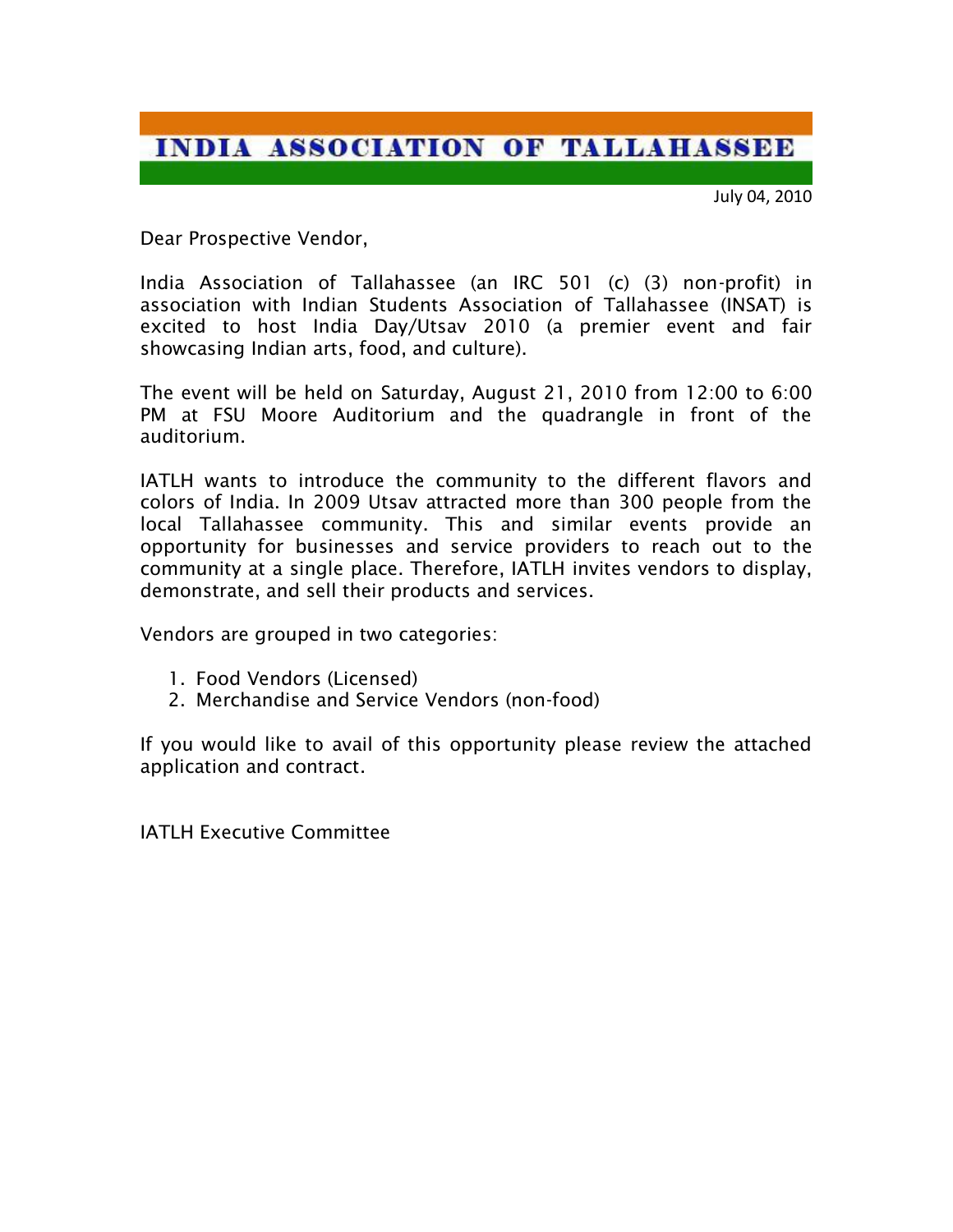## **INDIA ASSOCIATION OF TALLAHASSEE**

**Vendor Application Form and Terms:**

| Amount: ______________________________ |  |
|----------------------------------------|--|

Terms:

- 1. Fee for Food vendors: IATLH member \$100.00, non-member \$150.00 and \$50.00 refundable deposit\* for all.
- 2. Fee for other vendors: IATLH member \$50.00, non-member \$100.00 and \$25.00 refundable deposit\* for all.
- 3. Food vendors will be provided 2 tables (8' x 3') and 3 chairs (approximate area  $16' \times 10'$ ).
- 4. All other vendors will be provided 1 table (8' x 3') and 2 chairs (approximate area 10' x 10').
- 5. Vendors have to setup the booth before the program starts and clean-up after the end of the program. The area should be clean after the vendor closes the booth or deposit will not be refunded.
- 6. Vendors are prohibited from 'Sub Leasing' the booth.
- 7. Vendors are responsible for their own liability insurance and sales tax payment.
- 8. Please be aware that there is no rain date. However, IATLH will allow vendors to move to a covered portion of the quadrangle if there is rain on the day of the program.
- 9. Alcoholic beverages cannot be sold or consumed at any of the booths.